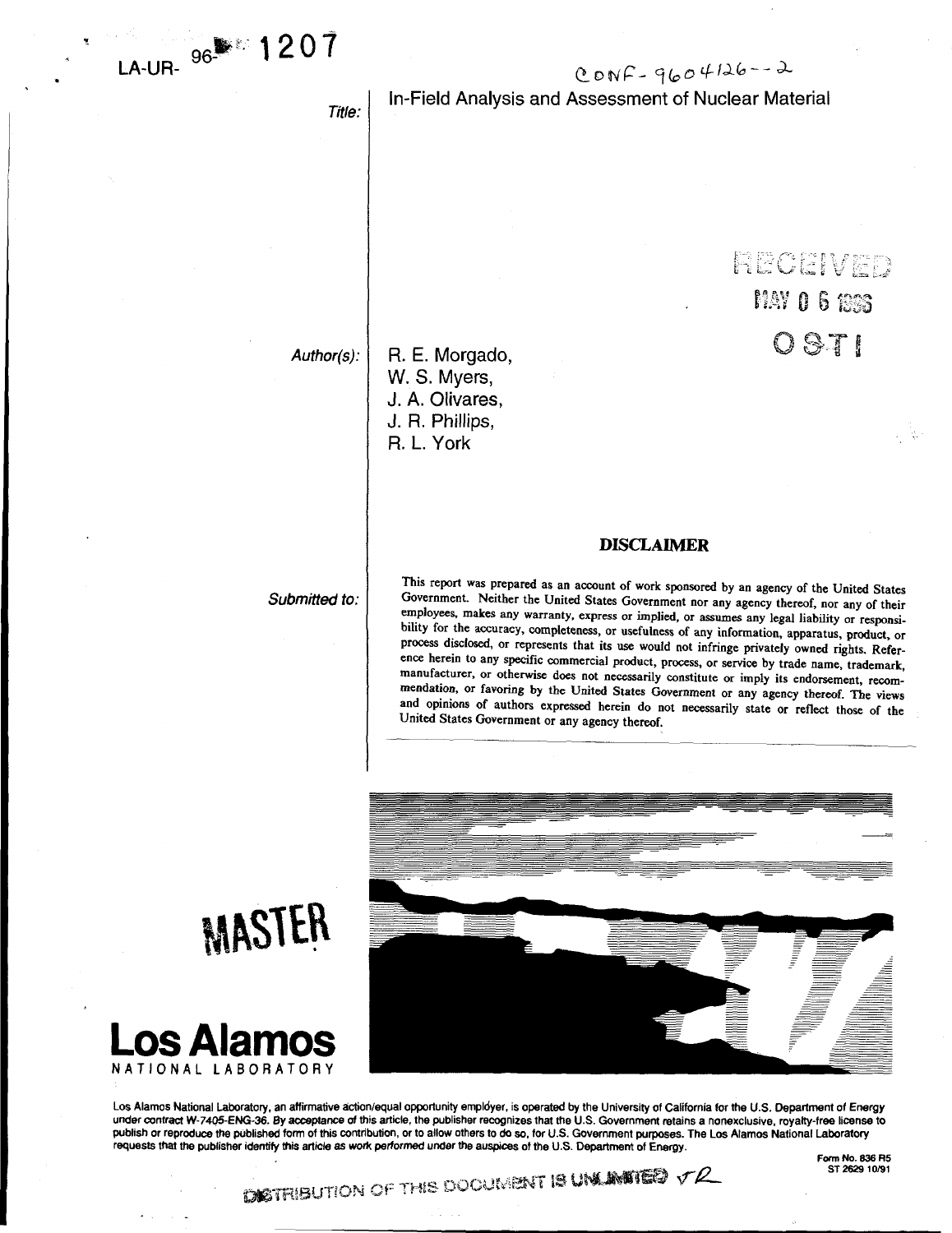# **IN-FIELD ANALYSIS AND ASSESSMENT OF NUCLEAR MATERIAL**

# Richard E. Morgado, William S. Murray, Jose A. Olivares, John R. Phillips, and Rob L. York Los Alamos National Laboratory Los Alamos, NM 87545

USA

# **ABSTRACT**

Los Alamos National Laboratory has actively developed and implemented a number of instruments to monitor, detect, and analyze nuclear materials in the field. Many of these technologies, developed under existing US Department of Energy programs, can also be used to effectively interdict nuclear materials smuggled across or within national borders. In particular, two instruments are suitable for immediate implementation: the NAVI-2, a hand-held gamma-ray and neutron system for the detection and rapid identification of radioactive materials, and the portable mass spectrometer for the rapid analysis of minute quantities of radioactive materials. Both instruments provide not only critical information about the characteristics of the nuclear material for lawenforcement agencies and national authorities but also supply health and safety information for personnel handling the suspect materials.

## **I. INTRODUCTION**

Illicit trafficking in nuclear materials poses a threat to global proliferation as well as a potential danger to public health and safety. The potential for a terrorist group or rogue state to obtain nuclear weapons materials is considered one of the most serious threats to international security.<sup>1</sup> According to suspects recently apprehended in nuclear smuggling activities, tens of millions of dollars have been offered for nuclear material to build a bomb. The past five years have witnessed a sharp increase in the number of smuggling incidents involving nuclear materials. In Germany the number of incidents increased from 41 in 1991 to about 250 per year for each of the past two years.<sup>2</sup> Within the Russian Federation there were 56 incidents in 1994 involving the illegal transport of radioactive materials. Although most of the materials seized in these incidents have been non-weapons-related materials such as natural and depleted uranium and radioactive industrial and medical sources, there were several seizures of weapons-related nuclear materials in Europe involving plutonium and highly enriched uranium in 1994.

Public attention to nuclear smuggling has focused mostly on the detection and prevention of the trafficking of nuclear materials useful for the production of a nuclear bomb. Although generally ignored, radiological sabotage poses an equally significant threat. A well-placed radioactive dispersal device could contaminate a large area in the financial or governmental districts of a country. To address the general threat of illegal trafficking in nuclear materials, the potential uses of the material in both a nuclear weapon and in a dispersal device must be considered. Fortunately, the technologies used to monitor, detect, analyze, and assess the illegal movement of nuclear materials are similar for both scenarios.

♣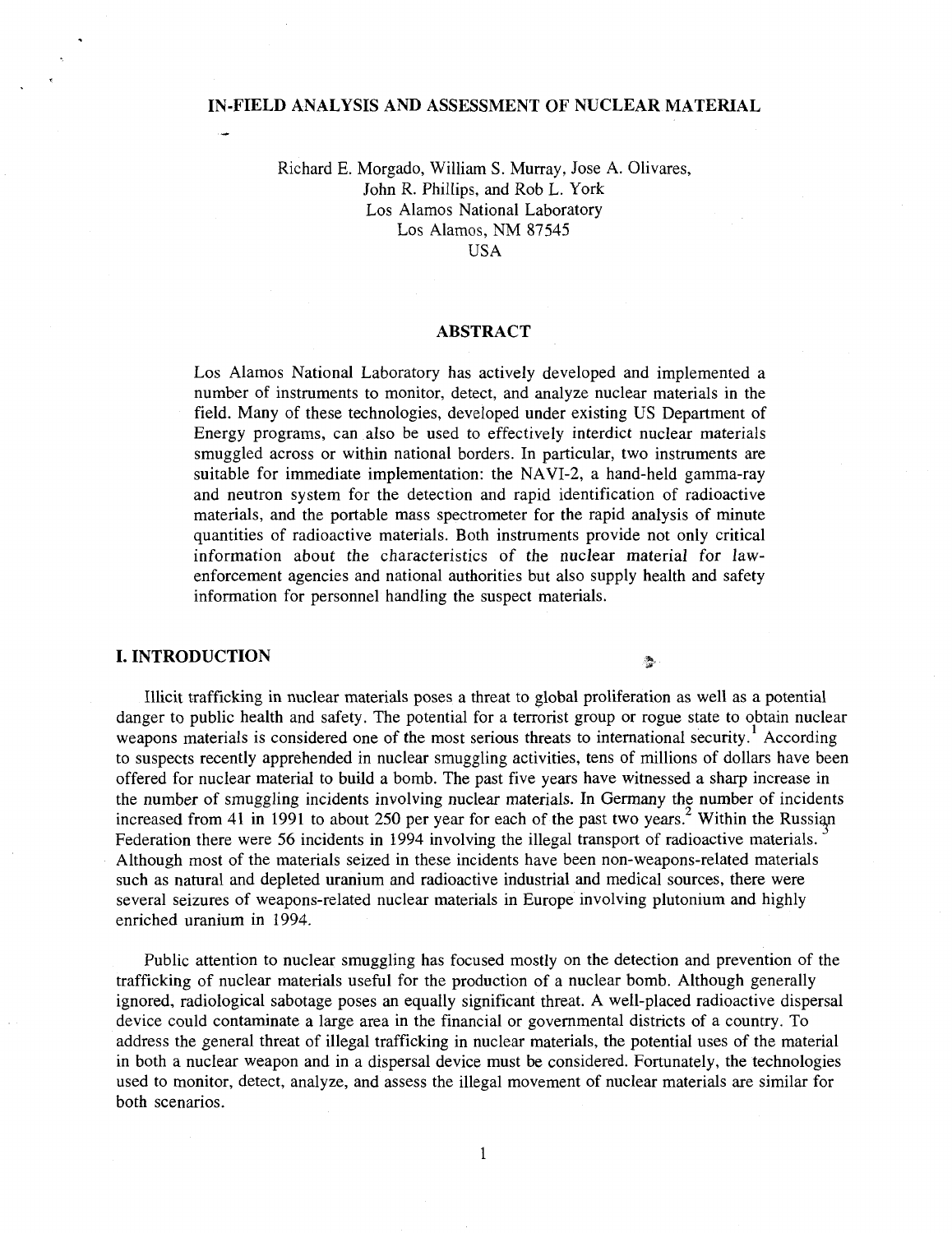# **II. RATIONALE**

In our discussion of methods to counter nuclear smuggling, we discern three distinct areas in which technology can make a difference: (1) containment of the material at its source or point of origin; (2) detection, analysis, and assessment while the material is in transit; and, (3) analysis of seized material to determine the pathway and source where legitimate control was lost.

The first area is currently being addressed by the international community and, in particular, by the Russian Federation and the US. Cooperative agreements have been established between technical institutes and laboratories in Russia and the US to improve the materials control, protection, and accountability of nuclear materials in both countries and considerable progress has been achieved in a short time. As of Spring 1996, portal monitors for special nuclear material have been installed at six Russian facilities. Even with rapid improvements in physical protection and control of nuclear materials, the threat of nuclear smuggling will continue for the foreseeable future.

The second area, detection, analysis, and assessment during material transit, is the most technically challenging and also provides the best opportunity to interdict nuclear material and keep it from falling into the hands of terrorists or rogue states. The remainder of the paper will address this problem and review currently available instrumentation and technologies that can be brought to bear on this difficult problem.

The third area, forensics, involves the detailed analysis of the nuclear materials following seizure by a law-enforcement agency. Many different analytical techniques can be used to derive information about the original source of the materials from isotopic distributions and trace elements in the nuclear materials. Pollen and DNA signatures can also help identify pathways the material has traveled as well as provide information about the possible location where legitimate control of the nuclear material was lost.

Sophisticated analytical laboratories in Europe and the US perform these detailed analyses but only after the fact and are useful in closing off future shipments of nuclear materials. Laboratory forensics analysis is an excellent tool for obtaining the maximum amount of information from the sample of suspect material and its packaging, but it is too time-consuming to serve as a real-time tool for law-enforcement agencies. Consequently, additional technologies are required to address the problem in real time in the field.

 $\mathcal{L}_{\mathcal{L}}$   $\mathcal{L}_{\mathcal{L}}$ 

#### **III. IN-FIELD ANALYSIS AND ASSESSMENT**

Real-time detection, analysis, and assessment of smuggled nuclear materials provide many technical challenges. Instrumentation must be able to rapidly interrogate individuals, vehicles (automobiles, trucks, and railway cars), and cargo (airplanes, ships) to determine the presence of nuclear or radioactive materials. False-alarm rates must be very low if these instruments are used routinely by law-enforcement or customs officials. At the present time we do not have the perfect instruments for accomplishing these goals, but there are many current technologies that can readily be applied to the detection of suspect nuclear materials.

## A. **Portal Monitors**

Los Alamos National Laboratory has developed both pedestrian and vehicle portal monitoring systems for deployment at choke points through which nuclear material may be transported. These instruments have a high level of sensitivity, capable of detecting the movement of less than 10 g of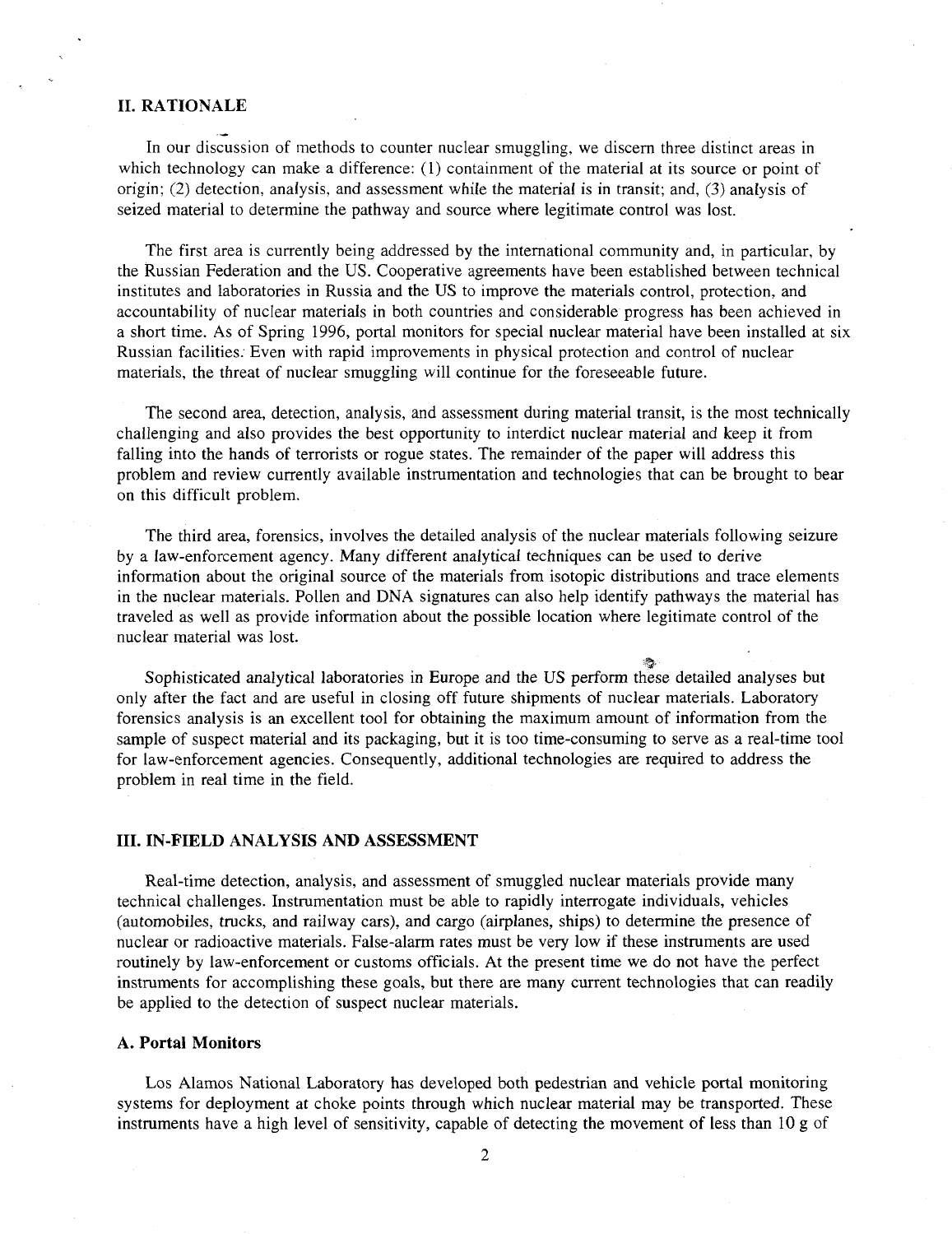highly-enriched uranium (HEU) through the pedestrian portal monitoring system and 40 g of HEU through the most sensitive vehicle monitoring system. The actual detection thresholds will depend on the type of material, its configuration, and the method of shielding employed. Quoted sensitivities are with the least-favorable metallic source shape, namely, an unshielded sphere, passing through the detector at the least sensitive position with a 50% probability of detection at the 95% confidence level in a 25  $\mu$ R/h background. Sensitivities improve considerably if the source is in the shape of a disk.

*1. Pedestrian Monitors.* Pedestrian portal monitors can be deployed at airports, train and bus stations, or any location through which a mass of people will be required to pass. Commerciallyproduced pedestrian portal monitors are in routine use in US nuclear facilities and similar systems have been placed in several Russian facilities for testing and evaluation. We are currently working with Russian and European customs authorities to improve the performance and applicability of these technologies.

At normal walking speeds and a sampling time of 0.5 s, the sensitivity of the pedestrian portal monitor, as defined above, is 0.3 g of plutonium and 10 g of HEU.

*2. Vehicle Monitors.* Vehicle radiation monitors examine cars and trucks in either the drivethrough or wait-in modes. The detection sensitivity of these systems will again depend upon the source-shielding configurations and the time available for the measurement. High-volume checkpoints require drive-through monitors to minimize delays with a resulting reduction in sensitivity, while wait-in monitors are required for maximum sensitivity.

At normal drive-through speeds of 8 km/h and a sampling time of 1. s, 10 g of metallic plutonium and 1000 g of HEU will be detected for the least-favorable metallic source shape<sup>4</sup>. For low traffic volumes, the wait-in vehicle monitor sensitivity for a 1 minute sampling is increased to 0.3 g of weapons-grade plutonium and  $40 \text{ g}$  of  $\text{HEU}^3$ .

 $\frac{\partial \mathbf{p}}{\partial \mathbf{r}}$ 

## **B. Hand-Held Monitors**

If either of the above systems sense the presence of radioactive materials, an alarm (silent or audible) notifies the personnel manning the portal. In that case, a battery-powered, hand-held monitoring unit can be used to locate the source of radiation and determine its characteristics, such as the NAVI-2 $^{\circ}$  (shown in Figure 1). In this instrument, the gamma-ray detector is a ruggedized, collimated Nal(Tl) crystal which combines good detection efficiency with moderate energy resolution. Multichannel analysis of the pulse-height distribution of the gamma-ray spectrum is used to identify energy windows for each type of nuclear material. Neutrons are simulataneously monitored by two 20-atmosphere <sup>3</sup>He proportional counters moderated by polyethylene.

This easy-to-operate system can be used to rapidly detect the exact location of nuclear material on an individual or inside a vehicle. It can also automatically identify the type of nuclear material by distinguishing between depleted uranium, enriched uranium, plutonium, and a simulated source. This rapid assessment capability is critical for personnel protection and to minimize possible contamination.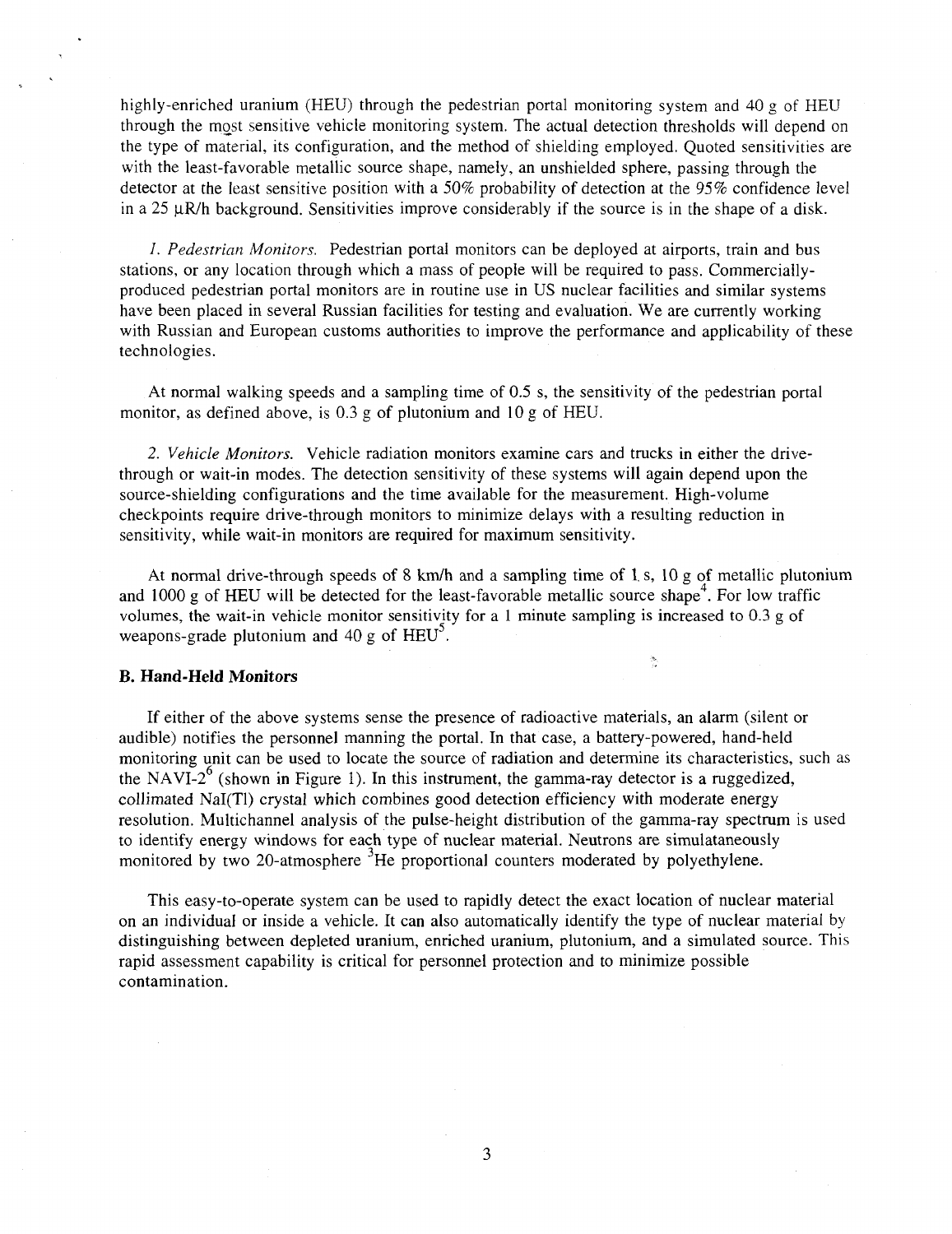

*Figure 1. NAVI-2 handheld gamma-ray spectrometer and neutron detector.* 

## C. Mass **Spectrometry** *'&-*

Once suspect nuclear material is detected, the first priority is to place the material into a stabilized configuration. This may range from the simple expedient of a plastic bag, for a small quantity of plutonium, to a shielded container for a highly-radioactive source. It is important to maintain the integrity of the material and its packaging because both can provide information about the source of the material as well as the pathway along which the material has traveled. Once the material has been placed into a safe-handling configuration, then more detailed in-field assessment analyses can be performed on the sample, ranging from sophisticated gamma-ray spectrometry to mass spectrometric analysis, depending upon the chemical and physical form of the material.

Los Alamos has developed a robust, easy-to-use method for the rapid determination of the isotopic signature of a wide variety of uranium compounds. Small samples of materials confiscated from nuclear smuggling or collected during in-field inspections of nuclear facilities can be rapidly analyzed. These samples can either be pure compounds or mixtures of uranium compounds with other non-nuclear materials. Less than 10 mg of sample is required for the precise mass spectrometric determination of the isotopic signature of uranium. This ruggedized, transportable mass spectrometer, shown in Figure 2, provides a unique in-field analytical capability.

In some situations, the law-enforcement agency may not want to immediately seize the material but would prefer to monitor the movement of materials to determine its source or final. These instruments and similar instruments can also be used to meet this requirement. Unattended systems have been developed which can be deployed to monitor the movement of nuclear materials.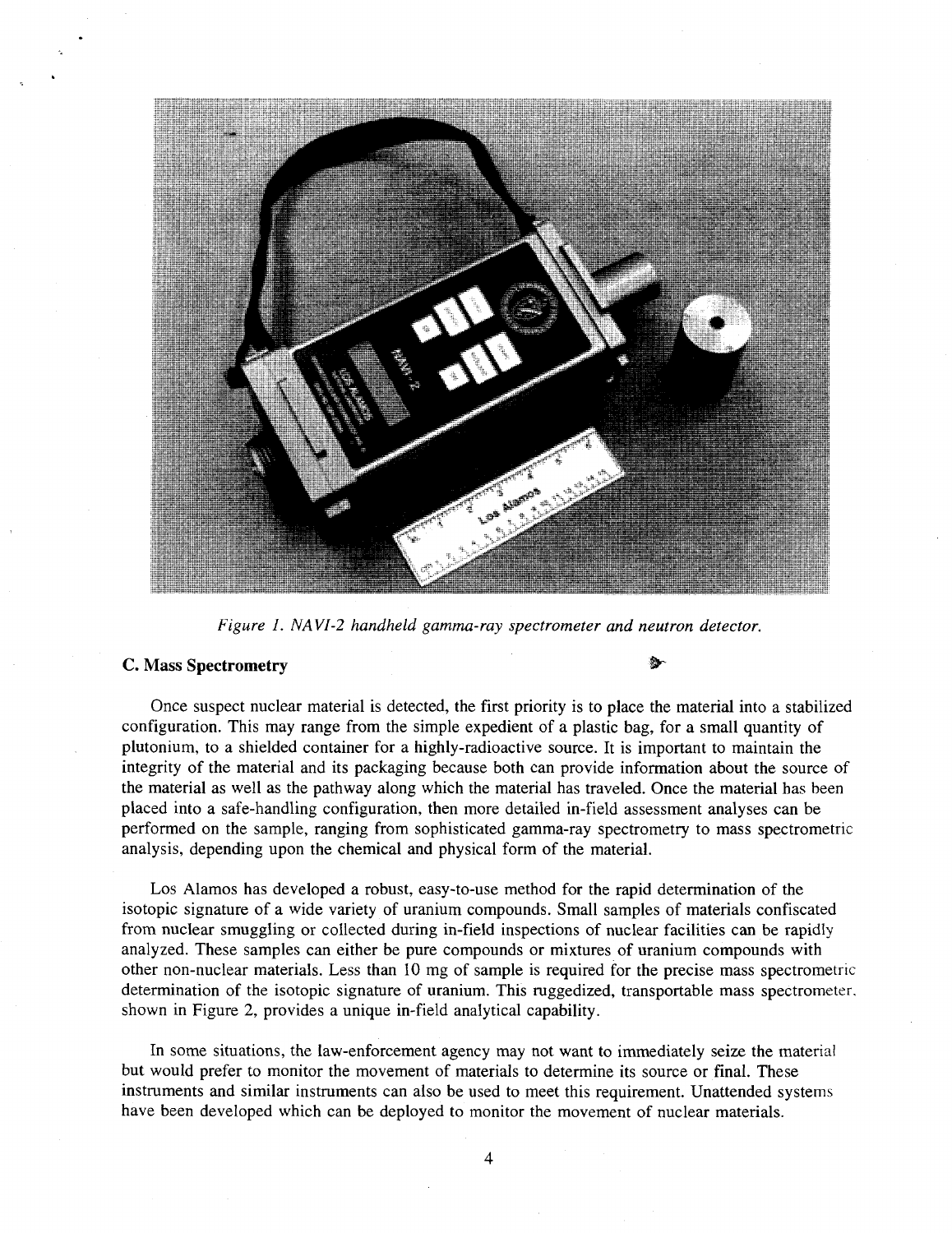

*Figure 2. Transportablemass spectrometric system for isotopic analysis of uranium.* 

# IV. CONCLUSIONS

The three instruments (portal and hand-held radiation detectors and the mass spectrometer) discussed above are part of a suite of instrumentation developed within US Department of Energy programs that can be directly applied to the problem of countering nuclear smuggling. Specific applications will require enhancements or modifications to the existinginstruments but we have a solid base from which to begin addressing this serious threat.